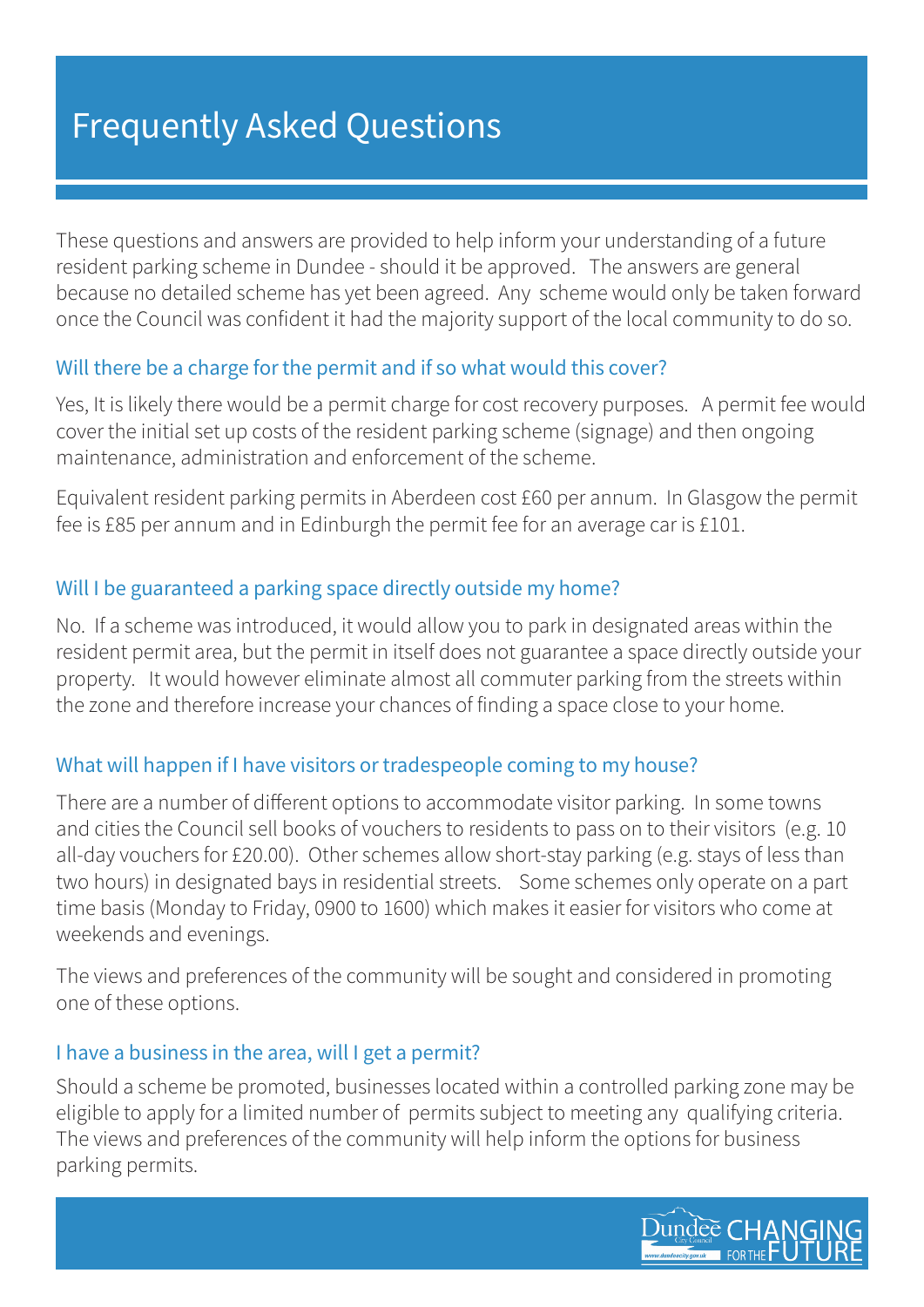#### What happens if I have more than one vehicle?

As long as you meet the criteria set for a resident permit then your household may be issued with more than one permit. Some local authorities charge more for a second permit issued to the same household. You can let us know if you think a higher fee for a second permit is appropriate or whether there should be a cap on the number of permits to a single household.

# I currently park my car in a private parking bay, will this be affected?

Dundee City Council will only introduce parking restrictions on streets that are on the 'list of public roads'. Private roads and private parking areas would remain under control of the owners. There is potential for some commuters excluded from the resident zones, to seek out new places to park for the day without charge.

# Will Dundee City Council car parks be included in a resident scheme?

As the detail of any scheme is developed, there is an option to include or exclude off-street car parks in the zones. If included, residents with permits could then use the pay and display car parks in their area without any further charge. The views of the community will be considered in any decision to include or exclude car parks from any scheme that is promoted.

# What happens to limited waiting areas that lie within the proposed schemes?

Limited waiting areas (e.g. 45 minutes maximum stay) in busier streets like Perth Road and Albert Street are designed to encourage turnover of vehicles and support traders and businesses. It is intended that they remain restricted to the maximum time limit for that area. Resident permit holders would not be exempt from this restriction.

## How would a proposed scheme be enforced?

Parking attendants would patrol all of the areas with on-street parking restrictions and this would include any new resident permit schemes. Patrols would be increased to ensure compliance with the scheme. Anyone parking in the resident parking zone without a permit would be issued with a Penalty Charge Notice (currently £60). The revenue from fines would be retained by the Council to support the on-going maintenance of the scheme and other transport projects.

(Continued overleaf)